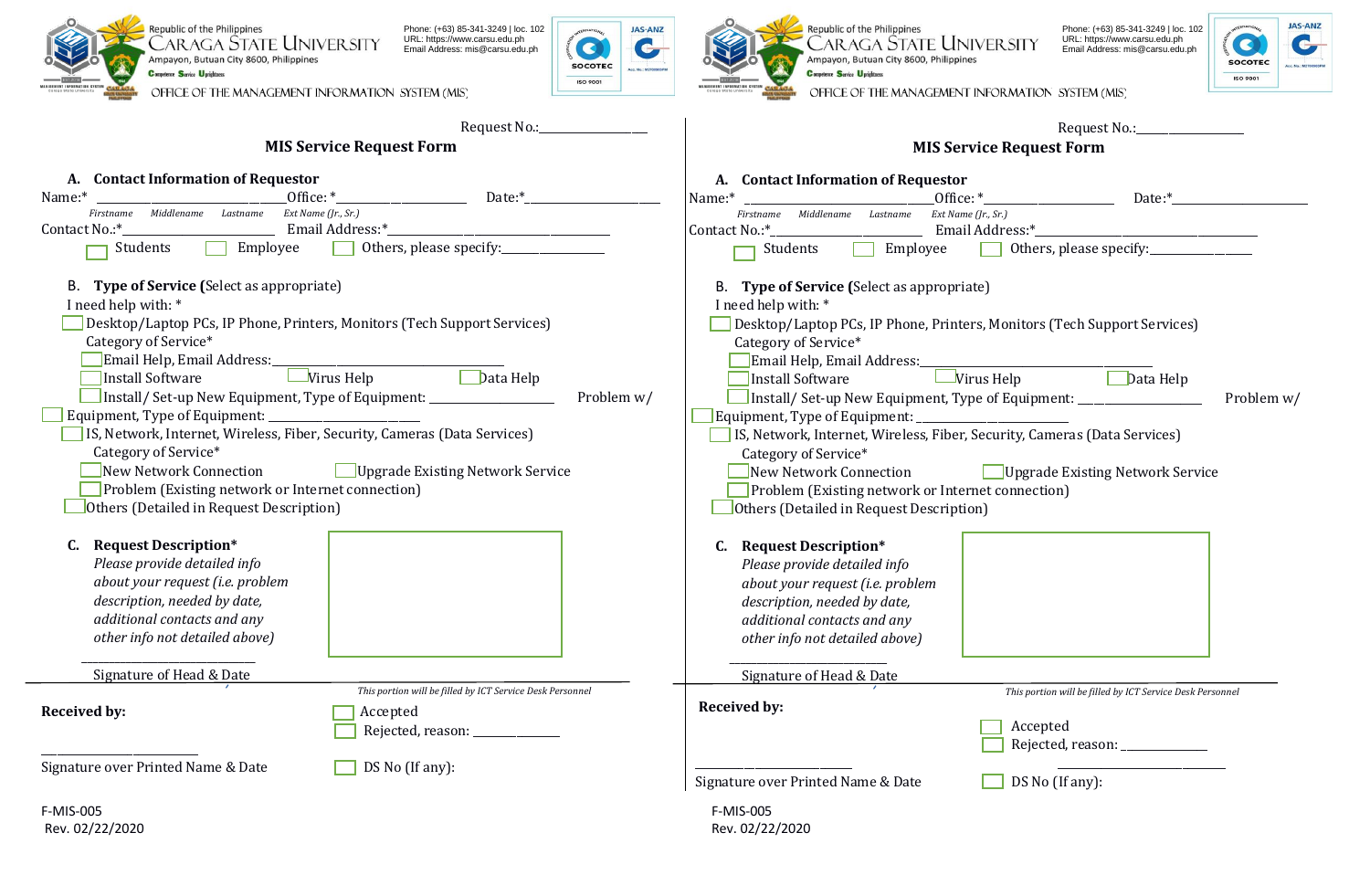

**Information on Action Taken**

Ref. Request No.: Service Description: \* Details on action taken: \*

**JAS-ANZ**  $\bullet$  $\mathbf{C}$ **SOCOTEC** Acc. No.: M2700 **ISO 9001** 

SR No.: \_\_\_\_\_\_\_\_\_\_\_\_\_\_\_\_\_



Republic of the Philippines<br>CARAGA STATE UNIVERSITY Phone: (+63) 85-341-3249 | loc. 102 URL: https://www.carsu.edu.ph Email Address: mis@carsu.edu.ph Ampayon, Butuan City 8600, Philippines



OFFICE OF THE MANAGEMENT INFORMATION SYSTEM (MIS)

SR No.: \_\_\_\_\_\_\_\_\_\_\_\_\_\_\_\_\_

## **MIS SERVICE RESPONSE SLIP**

#### **Information on Action Taken**

Ref. Request No.: \_\_\_\_\_\_\_\_\_\_\_\_\_\_\_

Service Description: \*

Details on action taken: \*

| $\Box$ Solved | Unsolved, reason:                  |                                      |
|---------------|------------------------------------|--------------------------------------|
|               | <b>Executed &amp; Prepared by:</b> | Noted by: (MIS Head)                 |
|               |                                    | <b>MARIA BESA JOY M. ORTUYO, MSC</b> |
|               | Signature over Printed Name & Date | Signature over Printed Name & Date   |

**MIS SERVICE RESPONSE SLIP**

 Solved Unsolved, reason :\_\_\_\_\_\_\_\_\_\_\_\_\_\_\_\_\_\_\_\_\_\_\_\_\_\_\_\_\_\_\_\_ **Executed & Prepared by: Noted by:** (MIS Head) Signature over Printed Name & Date Signature over Printed Name & Date

\_\_\_\_\_\_\_\_\_\_\_\_\_\_\_\_\_\_\_\_\_\_\_\_\_ **MARIA BESA JOY M. ORTUYO, MSc**

Rev.02 6/22/2020 Rev.02 6/22/2020

F-MIS-006 F- MIS 006